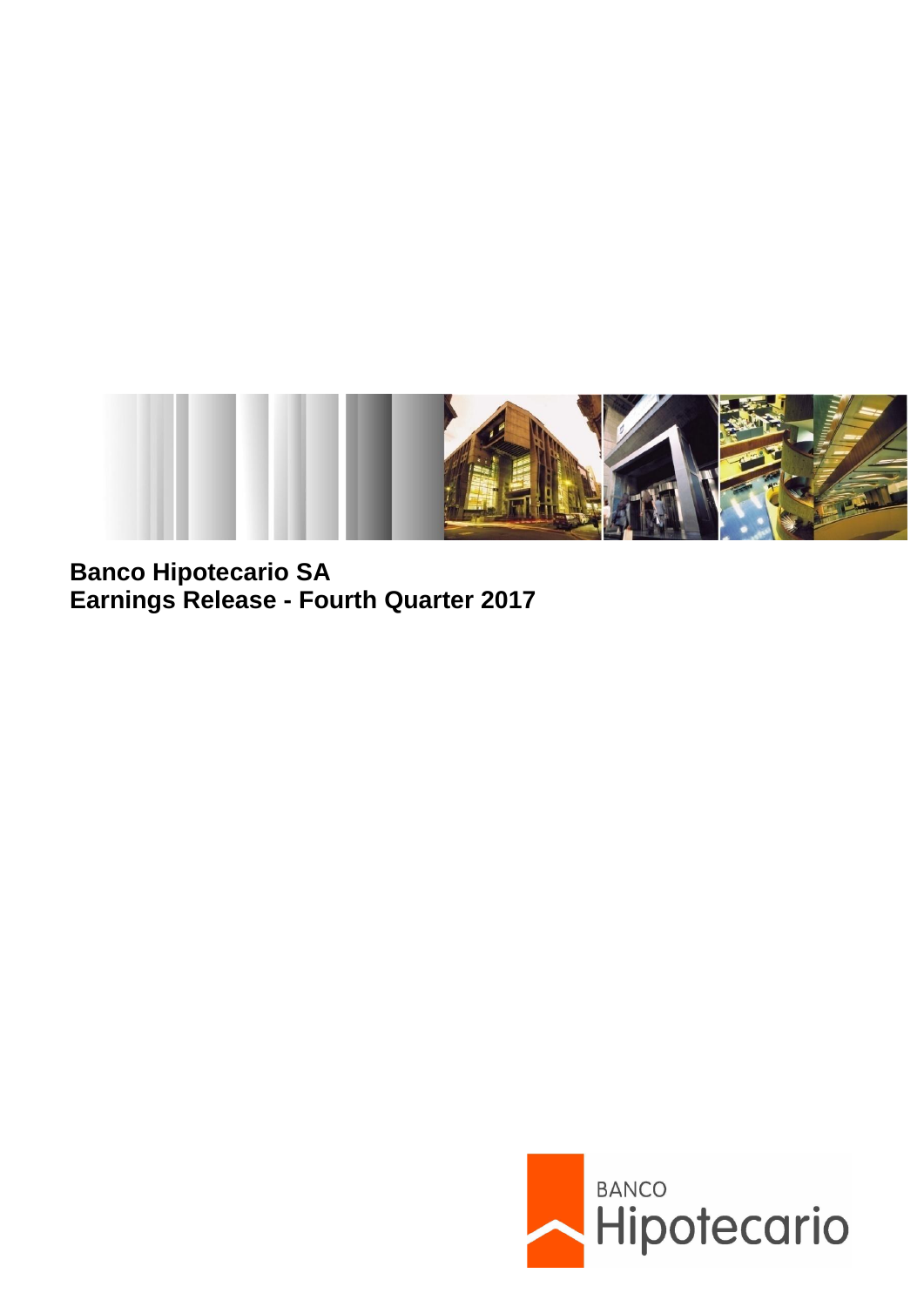

# Banco Hipotecario cordially invites you to participate in its Fourth Quarter 2017 conference call

# **Monday, February 19, 2017, 10:00A ET**

If you would like to participate, please call:

EEUU: (800) 230-1096 International: (612) 332-0107 PIN # 444128

Slideshow available at:

<https://www.webcaster4.com/Webcast/Page/970/24469>

Preferably 10 minutes before the call is due to begin. The conference will be in English.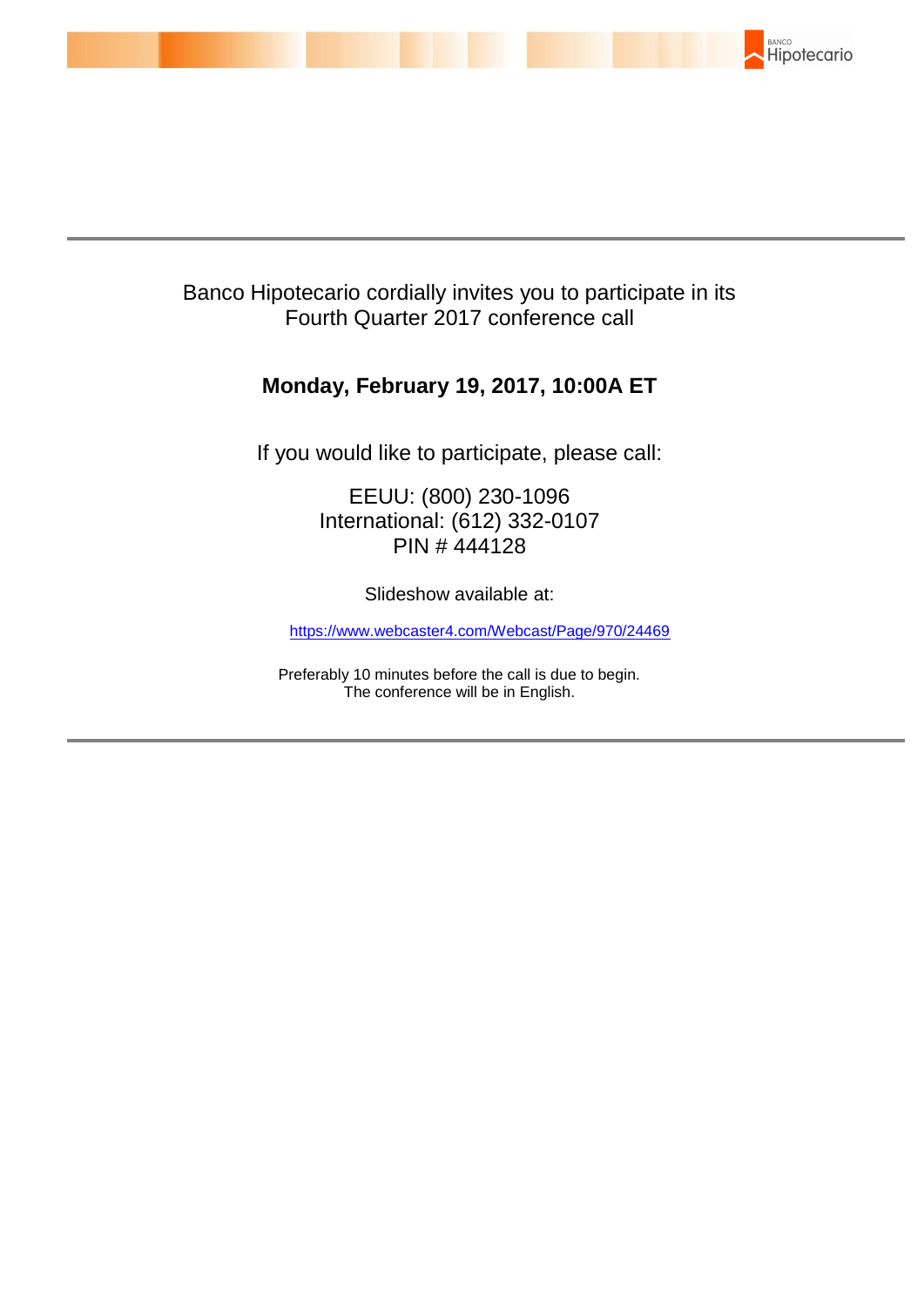**BANCO** Hipotecario

**Contacts**: **Martín Diez Eliezer Baschkier** Capital Markets Tel. (54-11) 4347- 5856/5967 Fax (54-11) 4347-5874 Buenos Aires, Argentina **mdiez@hipotecario.com.ar baschkier@hipotecario.com.ar**

**Tomás Godino** CFO Tel. (54-11) 4347-5759 Buenos Aires, Argentina

## **Banco Hipotecario SA reports Fourth Quarter 2017 consolidated results**

*Highlights Executive Summary*

- Total net income for the year was Ps. 1,593.4 million, 159.0% higher than the Ps. 615.3 million of 2016. Net income for the fourth quarter was Ps. 482.2 million, compared to Ps. 486.2 million and Ps. 136.4 million of previous quarter and same quarter of last year, respectively.
- Net financial margin for the year was Ps. 4,470.6 million, 58.6% higher than the Ps. 2,819.4 million for 2016. Net financial margin for the quarter was Ps. 1,465.2 million, 31.5% higher than the Ps. 1,114.5 million of previous quarter and 88.8% higher than the Ps. 776.0 million of same quarter of last year.
- Aggregated net income from services was Ps. 4,885.6 million, 25.6% higher than the Ps. 3,888.4 million of 2016. Net income from services for the quarter was Ps. 1,374.4 million, 11.5% higher than the Ps. 1,233.2 million of previous quarter and 20.1% higher than the Ps. 1,144.4 million of same quarter of last year.
- Loans to the private sector increased 11.7% in the quarter and 32.4% YoY.
- Deposits increased 5.1% in the quarter and 9.6% YoY while financial indebtedness increased 32.5% in the quarter and 60.0% YoY.
- On an individual basis, NPL increased from 1.6% in 2016 to 1.8% in 2017. Coverage ratio was 103.3%. On a consolidated basis, NPL increased from 2.7% in 2016 to 3.8% in 2017. Coverage ratio was 85.6%.
- Equity ratio as of December 31, 2017 was 11.7%, compared to 11.6% of 2016.
- In the fourth quarter the Bank issued Ps. 6,300.0 million at Badlar + 4.0% bonds due 2022 in the international DCM.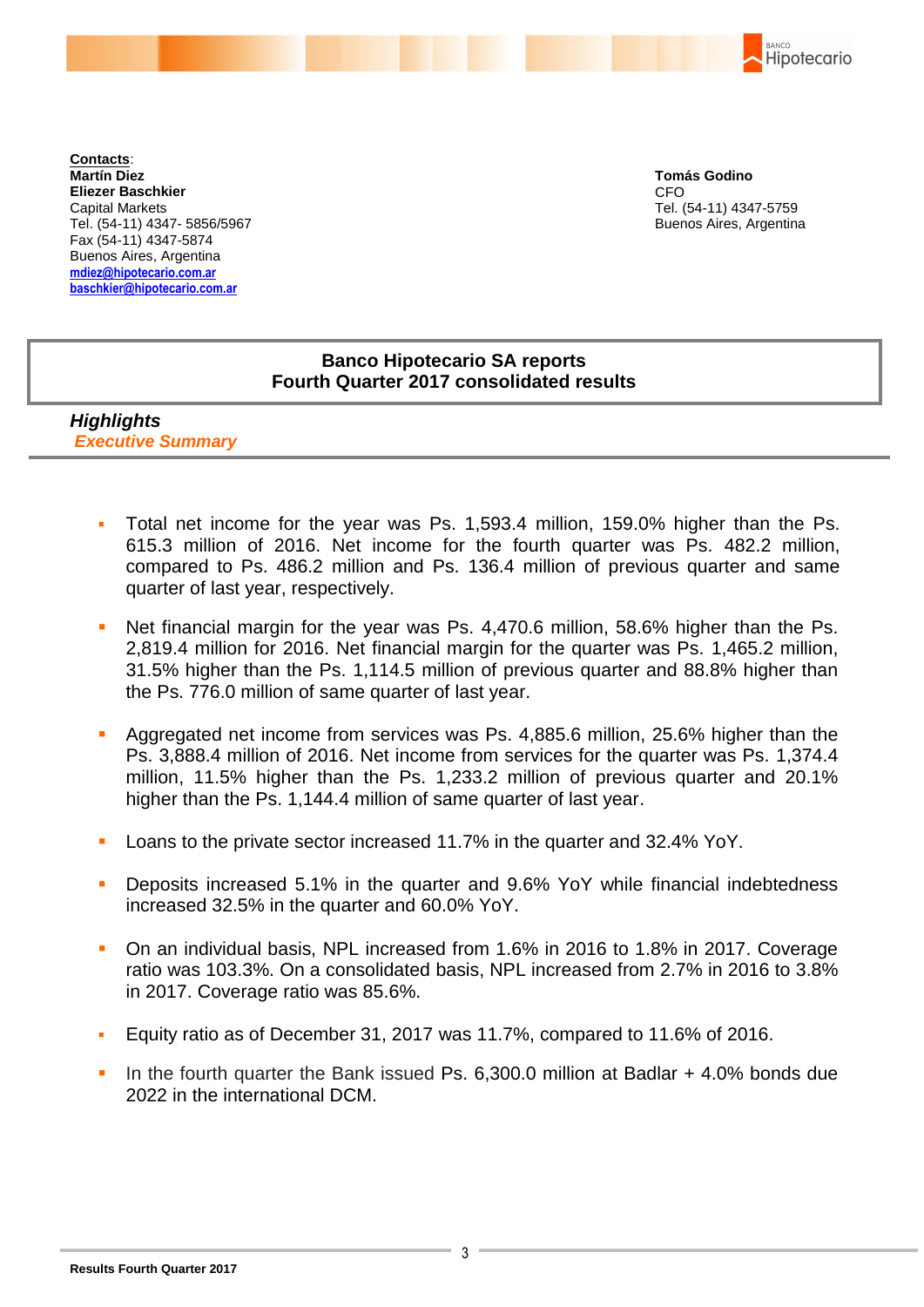## *Buenos Aires, February 15, 2018*

#### **I. Banco Hipotecario Consolidation**

Banco Hipotecario S.A. has consolidated line by line its balance sheet and income statement with the financial statements of its subsidiaries: BACS Banco de Crédito y Securitización S.A., BH Valores SA, BHN Sociedad de Inversión S.A. and Tarshop SA.

#### **II. 2017 consolidated results**

Total net income for the year was Ps. 1,593.4 million, compared to Ps. 615.3 million of 2016, while income before taxes was Ps. 2,126.1 million in 2017, compared to Ps. \$1,131.5 of last year.

Regarding profitability ratios, the ROAA for 2017 was 2.72% compared to 1.34% for 2016, while ROAE for the same periods were 23.25% and 10.70%, respectively.

|                                   | For the year ended |               | <b>Change</b> |             |
|-----------------------------------|--------------------|---------------|---------------|-------------|
| (in thousands of pesos)           | 31/12/2017         | 31/12/2016    | %             | \$          |
| <b>Financial income</b>           | 11,576,015         | 9,294,861     | 24.5%         | 2,281,154   |
| Interests on private sector loans | 8,487,619          | 6,814,725     | 24.5%         | 1,672,894   |
| <b>Trading and Position</b>       | 3,055,283          | 2,460,975     | 24.1%         | 594,308     |
| Interests on public sector loans  | 33,113             | 19,161        | 72.8%         | 13,952      |
| <b>Financial expenditure</b>      | (7, 105, 432)      | (6, 475, 481) | 9.7%          | (629, 951)  |
| Capital Markets expenses          | (3, 547, 143)      | (1,900,014)   | 86.7%         | (1,647,129) |
| Interests on deposits             | (2, 165, 307)      | (3, 333, 514) | $(35.0)\%$    | 1,168,207   |
| Interests on other borrowings     | (190, 388)         | (266, 213)    | $(28.5)\%$    | 75,825      |
| Differences on exchange rate      | (95, 557)          | (276, 830)    | $(65.5)\%$    | 181,273     |
| Taxes                             | (797,592)          | (700, 809)    | 13.8%         | (96, 783)   |
| <b>Net financial margin</b>       | 4,470,583          | 2,819,380     | 58.6%         | 1,651,203   |
| Provision for loan losses         | (910, 881)         | (466, 365)    | 95.3%         | (444, 516)  |
| Net income from services          | 4,885,558          | 3,888,435     | 25.6%         | 997,123     |
| Administrative expenses           | (6,067,164)        | (5,014,461)   | 21.0%         | (1,052,703) |
| Miscellaneous income, net         | (223, 315)         | (80, 825)     | 176.3%        | (142, 490)  |
| Minority Interests                | (28,684)           | (14, 657)     | 95.7%         | (14, 027)   |
| <b>Income before Taxes</b>        | 2,126,097          | 1,131,507     | 87.9%         | 994,590     |
| Income Tax                        | (532, 658)         | (516, 179)    | 3.2%          | (16, 479)   |
| <b>Net income</b>                 | 1,593,439          | 615,328       | 159.0%        | 978,111     |

Compared to previous year, financial income increased 24.5% mainly due to higher interests on private sector loans and higher results on trading, while financial expenses increased 9.7% mainly due to higher capital market expenses.

Net financial margin for the year was Ps. 4,470.6 million, compared to Ps. 2,819.4 million of last year. Net financial margin over average assets for the same period was 7.62%, compared to 6.16% of 2016.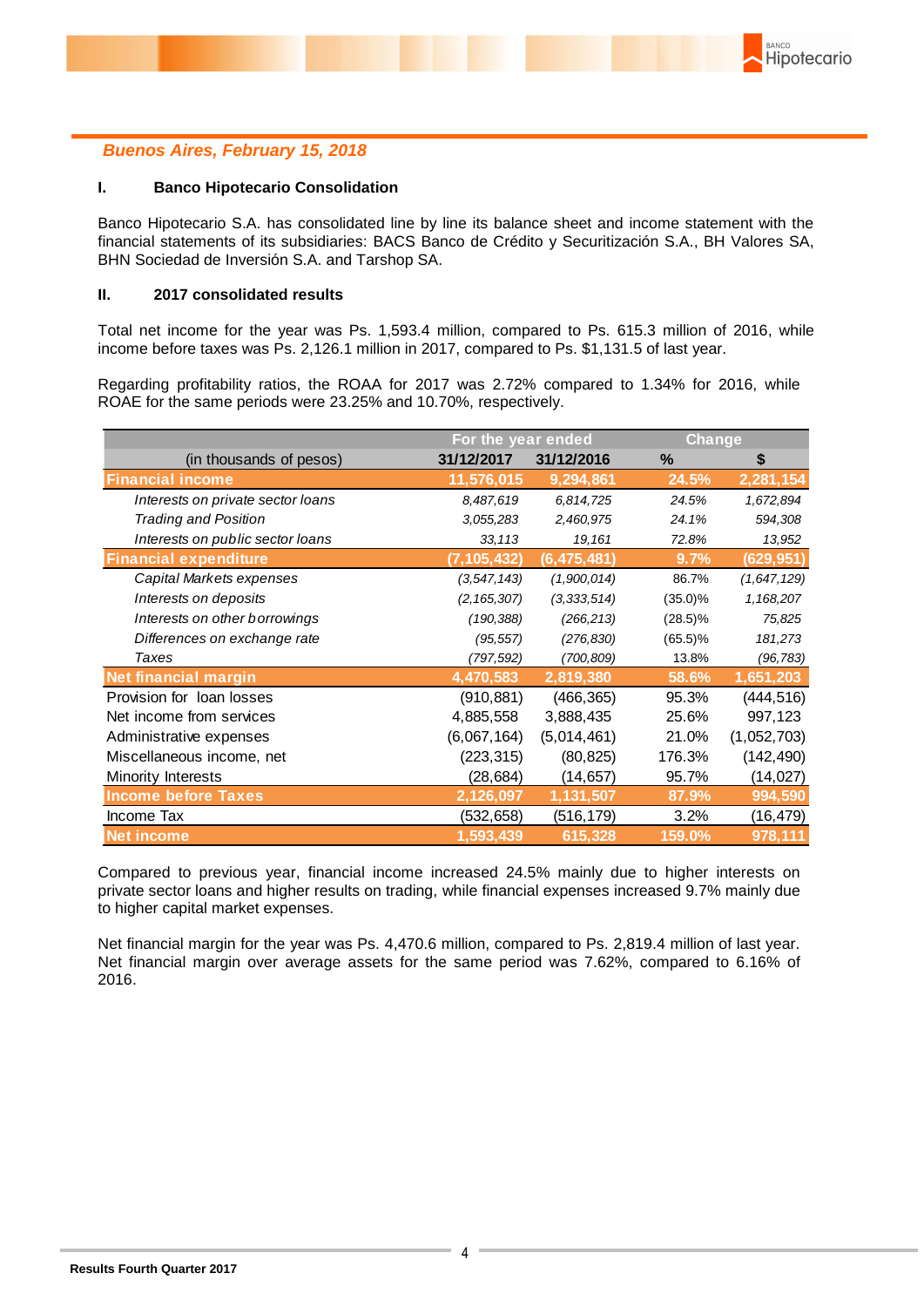

Gross operating income increased 27.5% YoY, driven by higher volume in the intermediation business. Interest on loans and gross income from services represented 46.3% and 37.1% of operating income, respectively.

#### **Gross Operating Income**

(Financial Income plus gross income from services, in million pesos)



Additionally, net income from services increased 25.6% YoY mainly due to the insurance and credit card activity.

**Net income from services**

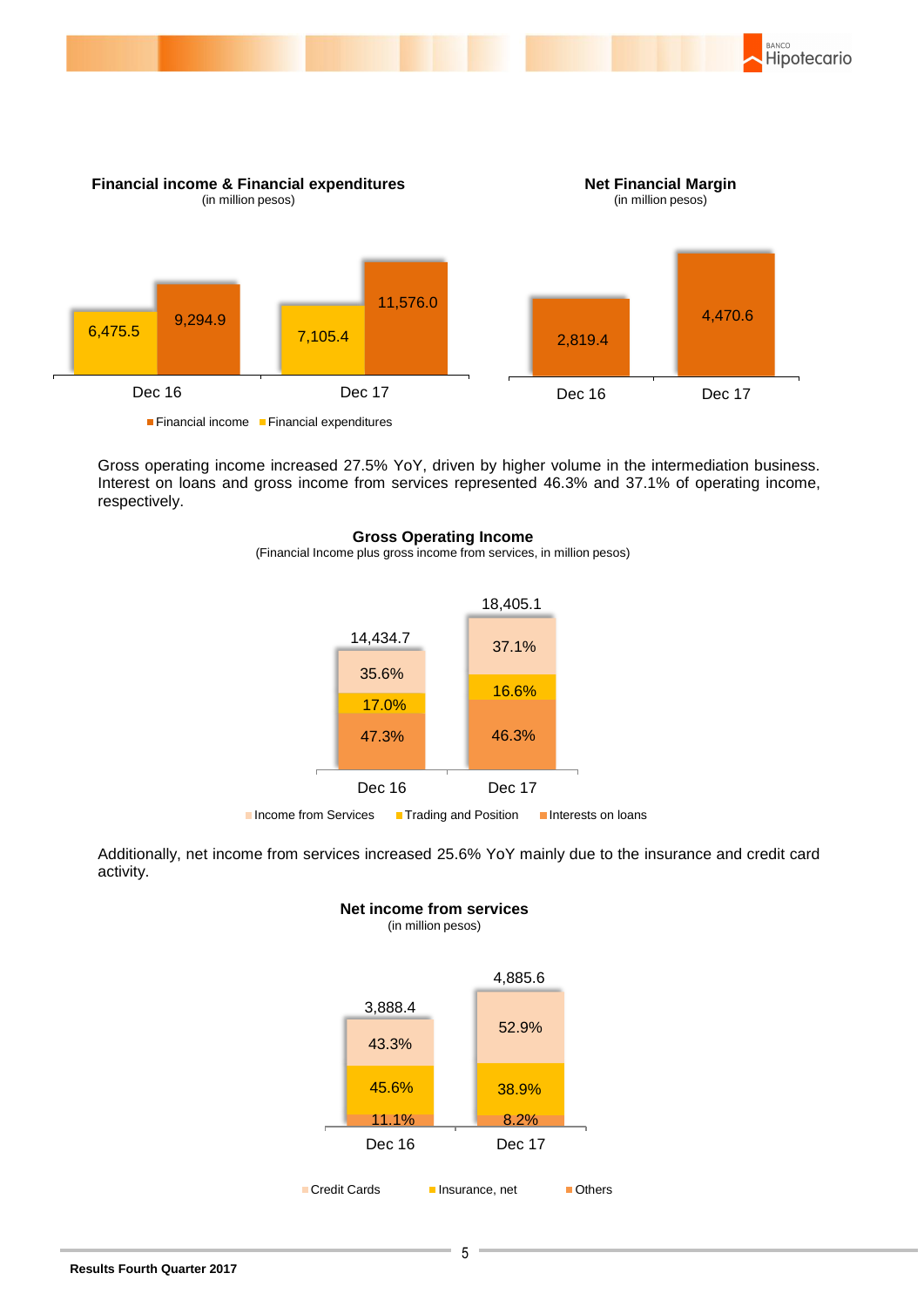

Private sector loan portfolio increased 32.4% YoY mainly due to an increase of Ps. 4,323 million in consumer financing and Ps. 3,597 million in corporate lending over the last twelve month period.



BH's private sector loan portfolio composition as of December 31, 2017 was 70.6% of retail financing and housing loans (61.1% consumer and 9.5% housing) and 29.4% of corporate loans, providing a highly diversified client base.



 **Loan Portfolio Diversification**

(Non-financial Private Sector Loans)

 During 2017 BH received UVA mortgage loans requests for an amount of Ps. 1,748.3 million. In the last quarter of 2017 BH received UVA mortgage loans requests for an amount of Ps. 1,140.1 million.



## **UVA Mortgage loans requested amount**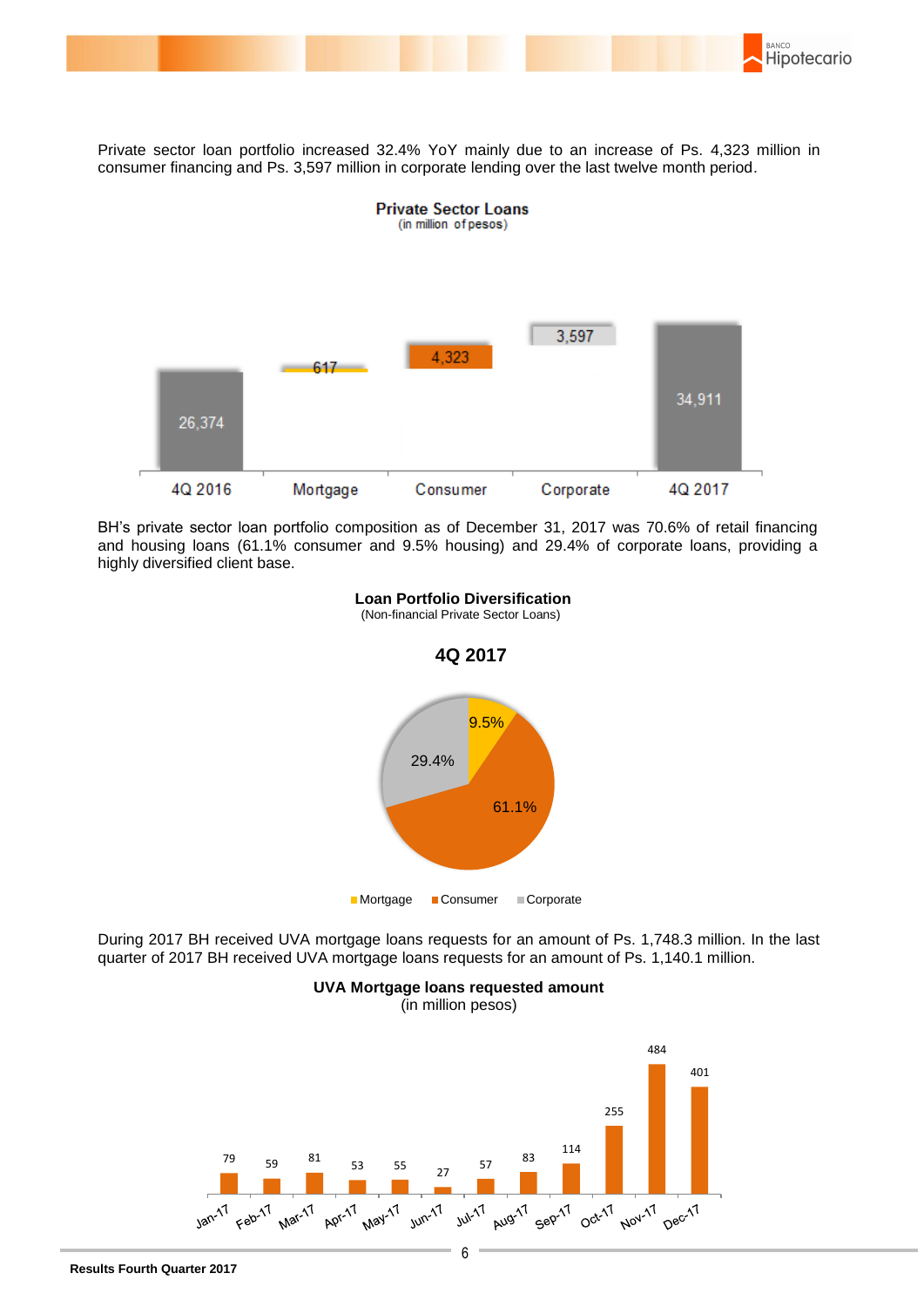BANCO Hipotecario

On an individual basis, NPL increased from 1.6% in 2016 to 1.8% in 2017. Coverage ratio was 103.3%. On a consolidated basis, NPL increased from 2.7% in 2016 to 3.8% in 2017. Coverage ratio was 85.6%.



Administrative expenses increased 21.0% over the year, mainly as a result of salary adjustments. Efficiency ratio (defined as administrative expenses over net financial margin plus net income from services) was 64.8%, while coverage ratio (defined as net income from services over administrative expenses) was 80.5%.



Deposits increased 5.1% in the quarter and 9.6% YoY, while financial indebtedness increased 32.5% and 60.0%, respectively. In the fourth quarter the Bank issued Ps. 6,300.0 million at Badlar + 4.0% bonds due 2022 in the international DCM.

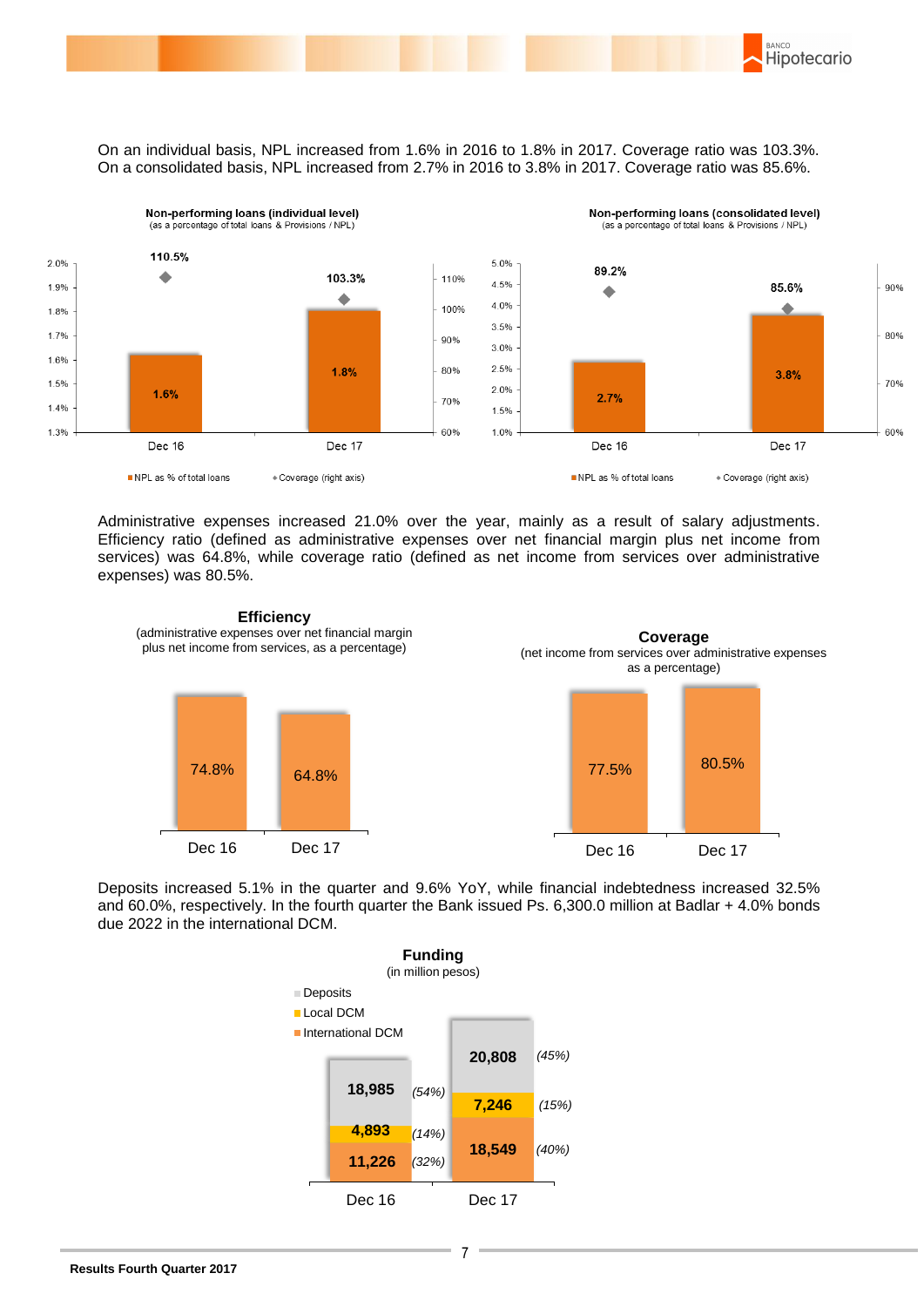

The Bank has an asset and liability structure with solvency levels as of December 31, 2017 of 11.7% which allows its growth strategy. In this regard, over the past years the Bank's strategy was to increase the participation of consumer and corporate loans in order to match our assets and liabilities duration.

Additionally, since 2012 BH acts as a trustee of Pro.Cre.Ar trust, which purposes is to originate mortgage loans for individual housing construction and the development of urbanistic projects. On this regard, as of December 31, 2017 the trust registered loans on its assets for Ps. 89,945.2:

| Pro.Cre.Ar                            |            |  |  |  |  |
|---------------------------------------|------------|--|--|--|--|
| (in million pesos)                    | 31/12/2017 |  |  |  |  |
| Individual loans                      | 54,300.7   |  |  |  |  |
| Commitments to be disbursed           | 199.4      |  |  |  |  |
| <b>Sub - Total Individual loans</b>   | 54,500.1   |  |  |  |  |
| Urbanistic projects contractually     |            |  |  |  |  |
| adjudicated                           | 35,445.1   |  |  |  |  |
| <b>Total Committments &amp; Loans</b> | 89.945.2   |  |  |  |  |

#### **III. Comparative Consolidated Balance Sheet structure**

|                                             |              |              | As of      |              |            |
|---------------------------------------------|--------------|--------------|------------|--------------|------------|
| (in thousands of pesos)                     | 31/12/2017   | 31/12/2016   | 31/12/2015 | 31/12/2014   | 31/12/2013 |
| Cash and due from banks                     | 3,646,536    | 7,188,279    | 6,378,793  | 5,368,514    | 2,240,567  |
| Government and private securities           | 14,814,101   | 4,997,612    | 5,446,262  | 4,518,035    | 1,740,587  |
| Loans                                       | 35,456,649   | 27, 163, 942 | 20,369,933 | 17,239,525   | 13,138,688 |
| Non-financial public sector                 | 89.573       | 153,032      | 46,999     | 112,131      | 139,373    |
| <b>Financial sector</b>                     | 456,279      | 636,950      | 198,130    | 339,190      | 379,308    |
| Non-financial private sector                | 36, 112, 755 | 27,050,101   | 20,576,555 | 17, 195, 344 | 12,928,639 |
| Advances                                    | 1,221,539    | 290,153      | 493,226    | 1,173,527    | 792,178    |
| Mortgage loans                              | 3,404,877    | 2,744,734    | 2,631,874  | 2,349,468    | 2,220,627  |
| Documents                                   | 846,372      | 687,965      | 310,407    | 369,360      | 371,267    |
| Pledge loans                                | 271,701      | 640,365      | 427,857    | 103,576      | 42,460     |
| Personal loans                              | 6,842,584    | 4,611,052    | 2,970,468  | 2,354,793    | 1,822,810  |
| Credit cards                                | 15,039,798   | 12,663,403   | 9,903,383  | 7,155,260    | 5,181,068  |
| Other                                       | 8,203,537    | 5,165,301    | 3,608,750  | 3,501,877    | 2,372,742  |
| Interest accrued on uncollected loans       | 282,347      | 247,128      | 230,590    | 187,483      | 125,487    |
| Reserve for loan losses                     | (1,201,958)  | (676, 141)   | (451, 751) | (407, 140)   | (308, 632) |
| Other receivables from financial operations | 6,574,889    | 9,262,132    | 4,553,256  | 2,366,225    | 1,824,334  |
| Miscellaneous assets                        | 4,775,382    | 3,496,145    | 2,709,655  | 1,859,212    | 1,443,717  |
| <b>Total assets</b>                         | 65,267,557   | 52,108,110   | 39,457,899 | 31,351,511   | 20,387,893 |
| Deposits                                    | 20,808,381   | 18,984,992   | 20,392,213 | 18,334,113   | 10,889,794 |
| Other liabilities from financial operations | 33,400,980   | 24, 187, 338 | 10,924,747 | 6,475,372    | 4,137,110  |
| Miscellaneous liabilities                   | 3,126,232    | 2,721,845    | 2,614,164  | 2,077,528    | 1,442,743  |
| <b>Total liabilities</b>                    | 57,335,593   | 45,894,175   | 33,931,124 | 26,887,013   | 16,469,647 |
| Minority Interest                           | 282,293      | 157,707      | 85,871     | 67,591       | 71,311     |
| Shareholders' equity                        | 7,649,671    | 6,056,228    | 5,440,904  | 4,396,907    | 3,846,935  |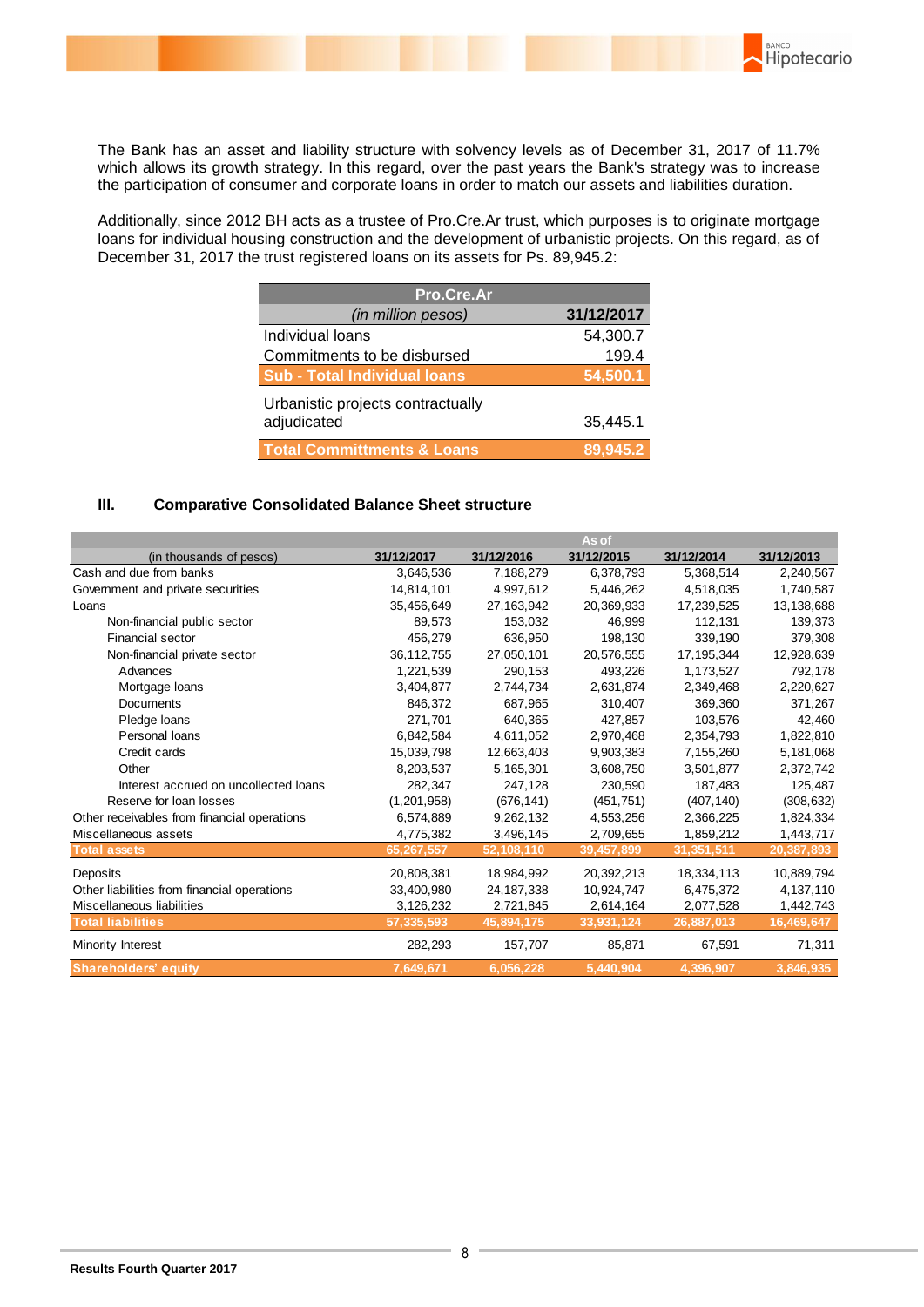

### **IV. Comparative 12 month ended period Consolidated Statement of Income**

BANCO

Hipotecario

#### **V. Comparative 12 month period ended Consolidated Statement of Cash Flow and Cash Equivalents**

|                                                                | For the year ended |                |               |            |             |
|----------------------------------------------------------------|--------------------|----------------|---------------|------------|-------------|
| (in thousands of pesos)                                        | 31/12/2017         | 31/12/2016     | 31/12/2015    | 31/12/2014 | 31/12/2013  |
| Net cash flow originated from (used for) operating activities  | (16, 337, 836)     | (10, 397, 007) | (4, 484, 366) | (760, 949) | (1,358,932) |
| Net cash flow originated from (used for) investment activities | (1, 168, 079)      | (378, 366)     | (124.937)     | (54, 757)  | (20, 157)   |
| Net cash flow originated from (used for) financing activities  | 9.650.095          | 9.034.850      | 2.773.584     | 1.698.654  | 604.752     |
| Financial gain (loss), holding of cash and cash equivalents    | 4.314.077          | 2.550.009      | 2,845,998     | 2.244.999  | 1,605,576   |
| Net increase (decrease) in cash                                | (3,541,743)        | 809,486        | 1.010.279     | 3.127.947  | 831,239     |

#### **VI. Statistic data and comparative ratios**

|                                                                | For the year ended |            |            |            |            |
|----------------------------------------------------------------|--------------------|------------|------------|------------|------------|
|                                                                | 31/12/2017         | 31/12/2016 | 31/12/2015 | 31/12/2014 | 31/12/2013 |
| <b>Profitability</b>                                           |                    |            |            |            |            |
| ROAA (Return on average assets)                                | 2.72%              | 1.34%      | 3.07%      | 2.13%      | 2.31%      |
| ROAE (Return on average shareholders' equity)                  | 23.25%             | 10.70%     | 22.07%     | 13.34%     | 11.53%     |
| Net financial margin                                           | 7.62%              | 6.16%      | 8.57%      | 8.97%      | 8.96%      |
| Efficiency                                                     | 64.85%             | 74.76%     | 65.22%     | 67.49%     | 66.59%     |
| <b>Capital</b>                                                 |                    |            |            |            |            |
| Total shareholders' equity / total assets                      | 11.72%             | 11.62%     | 13.79%     | 14.02%     | 18.87%     |
| Funding / total shareholders' equity                           | 523.72%            | 593.53%    | 514.49%    | 313.61%    | 358.44%    |
| Liquidity                                                      |                    |            |            |            |            |
| Current assets / deposits                                      | 88.72%             | 64.19%     | 57.99%     | 53.92%     | 36.56%     |
| Loans / deposits                                               | 170.40%            | 143.08%    | 99.89%     | 94.03%     | 120.65%    |
| <b>Asset Quality</b>                                           |                    |            |            |            |            |
| Non-performing loans / total loans*                            | 3.77%              | 2.66%      | 1.98%      | 2.34%      | 2.17%      |
| Non-performing loans / total loans**                           | 1.81%              | 1.62%      | 1.56%      | 1.92%      | 1.55%      |
| Reserves for loan losses / total non-performing loans*         | 85.65%             | 89.19%     | 105.84%    | 95.89%     | 101.62%    |
| Reserves for loan losses / total non-performing loans**        | 103.35%            | 110.46%    | 119.97%    | 105.54%    | 121.71%    |
| Non-performing loans, net of reserves / shareholders' equity*  | 0.54%              | 0.29%      | $(0.12)\%$ | 0.10%      | (0.04)%    |
| Non-performing loans, net of reserves / shareholders' equity** | $(0.06)\%$         | (0.17)%    | $(0.31)\%$ | $(0.11)\%$ | $(0.34)\%$ |
| (*) On a consolidated basis                                    |                    |            |            |            |            |

<sup>(\*\*)</sup> On an individual basis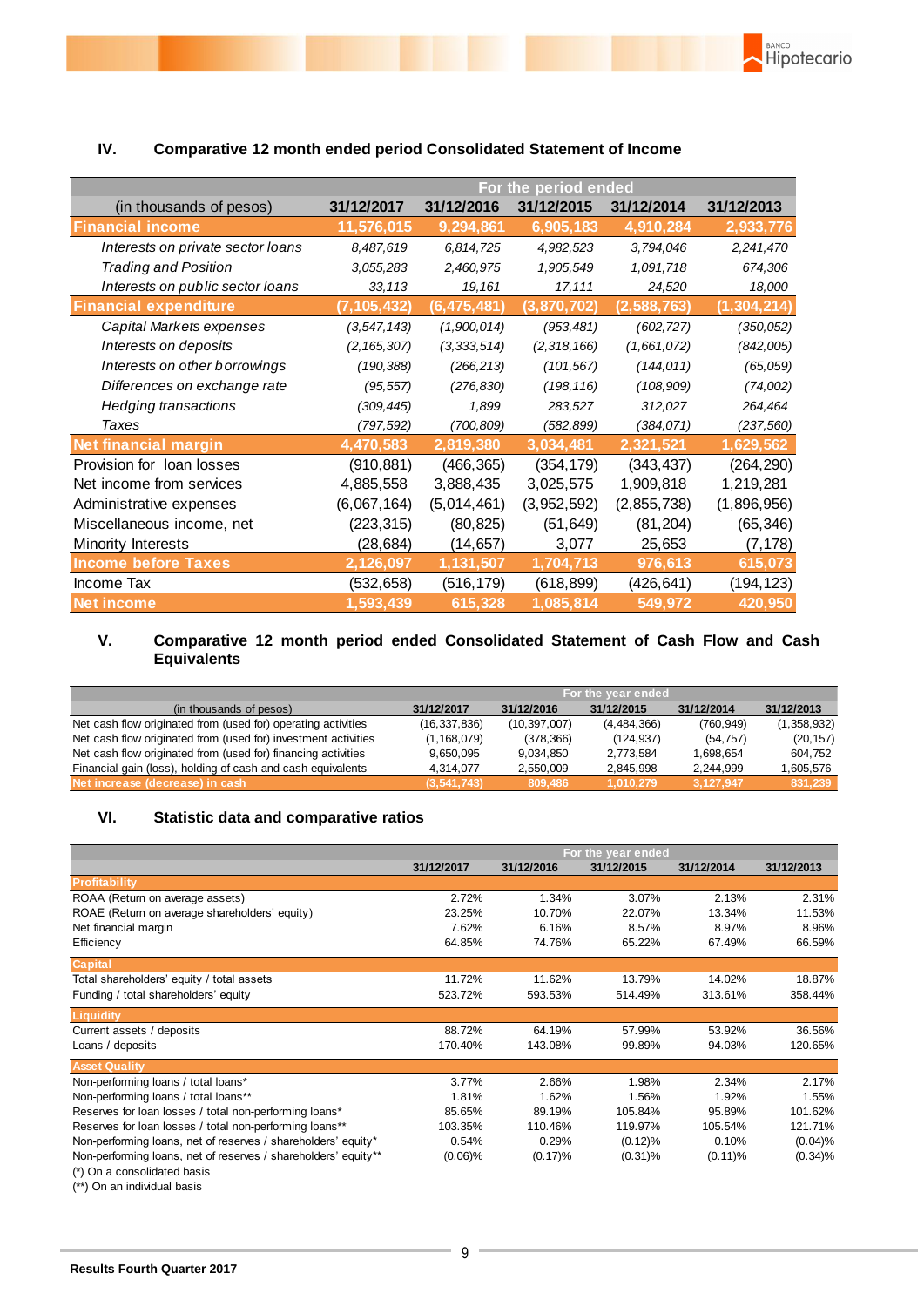### **VII. Fourth quarter Consolidated Statement of Income**

Net income for the fourth quarter was Ps. 482.2 million, compared to Ps. 486.2 million and Ps. 136.4 million of previous quarter and same quarter last year, respectively.

Regarding profitability ratios, the annualized ROAA for the 4Q2017 was 3.20% compared to 3.51% for the previous quarter and 1.12% for the 4Q2016. While annualized ROAE for the same periods were 26.04%, 28.09% and 9.11%, respectively.

|                                   |             | 3 month period ended |               |              | <b>Change</b> |  |
|-----------------------------------|-------------|----------------------|---------------|--------------|---------------|--|
| (in thousands of pesos)           | 31/12/2017  | 30/09/2017           | 31/12/2016    | QoQ          | YoY           |  |
| <b>Financial income</b>           | 3,479,107   | 2,797,987            | 2,535,548     | 24.3%        | 37.2%         |  |
| Interests on private sector loans | 2,400,096   | 2, 157, 471          | 2,003,687     | 11.2%        | 19.8%         |  |
| <b>Trading and Position</b>       | 1,024,171   | 664,474              | 481,007       | 54.1%        | 112.9%        |  |
| Interests on public sector loans  | 6,849       | 7,795                | 1,980         | $(12.1)\%$   | 245.9%        |  |
| Hedging transactions              | 47,991      | (31, 753)            | 48,874        | $(251.1)\%$  | $(1.8)\%$     |  |
| <b>Financial expenditure</b>      | (2,013,949) | (1,683,442)          | (1,759,514)   | 19.6%        | 14.5%         |  |
| Capital Markets expenses          | (1,224,201) | (829, 585)           | (735, 430)    | 47.6%        | 66.5%         |  |
| Interests on deposits             | (444, 775)  | (579,091)            | (688, 772)    | (23.2)%      | $(35.4)\%$    |  |
| Interests on other borrowings     | (56, 319)   | (61, 184)            | (74, 944)     | $(8.0)\%$    | $(24.9)\%$    |  |
| Differences on exchange rate      | (76, 759)   | (7, 425)             | (69, 232)     | N/M          | 10.9%         |  |
| Taxes                             | (211, 895)  | (206, 157)           | (191, 136)    | 2.8%         | 10.9%         |  |
| <b>Net financial margin</b>       | 1,465,158   | 1,114,545            | 776,034       | 31.5%        | 88.8%         |  |
| Provision for loan losses         | (367, 971)  | (163, 230)           | (156, 518)    | 125.4%       | 135.1%        |  |
| Net income from services          | 1,374,447   | 1,233,162            | 1,144,435     | 11.5%        | 20.1%         |  |
| Administrative expenses           | (1,758,187) | (1,496,570)          | (1, 447, 199) | 17.5%        | 21.5%         |  |
| Miscellaneous income, net         | (62, 879)   | (133, 186)           | (21, 665)     | $(52.8)\%$   | 190.2%        |  |
| Minority Interests                | 8,404       | 7,804                | (21, 389)     | 7.7%         | (139.3)%      |  |
| <b>Income before Taxes</b>        | 658,972     | 562,525              | 273,698       | <b>17.1%</b> | 140.8%        |  |
| Income Tax                        | (176,731)   | (76, 300)            | (137, 343)    | 131.6%       | 28.7%         |  |
| <b>Net income</b>                 | 482,241     | 486,225              | 136,355       | (0.8)%       | 253.7%        |  |

Financial income increased 24.3% compared to the previous quarter, while financial expenses increased 19.6%. Financial income increased 37.2% compared to the same quarter of last year, while financial expenses increased 14.5%.

Net financial margin for the quarter was Ps. \$1,465.2 million, compared to Ps. 1,114.5 million of last quarter and Ps. 776.0 million of same quarter last year.





Dec 16 Sep 17 Dec 17

**BANCO** 

Hipotecario